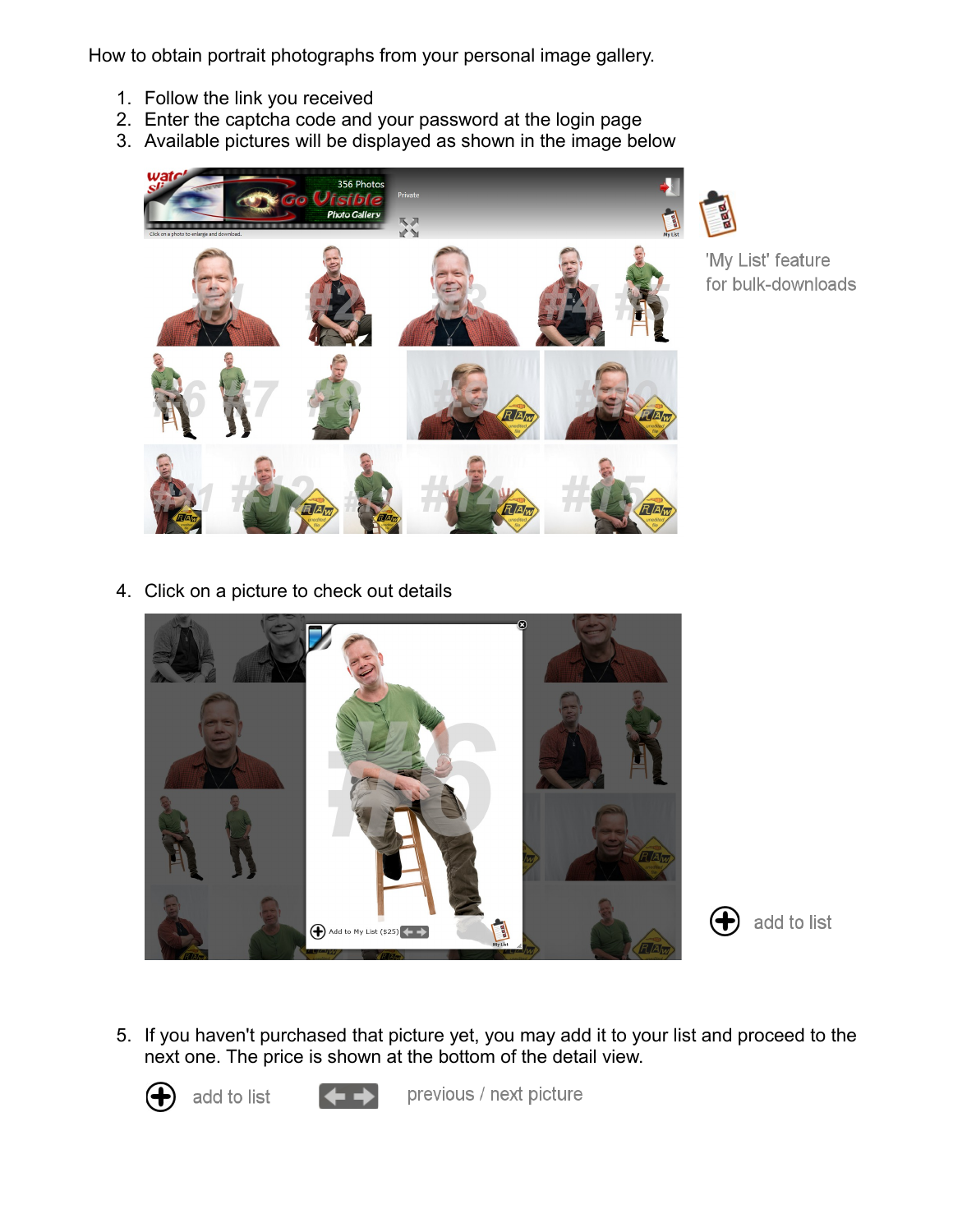6. Some pictures may not be edited at the time you visit your gallery. This usually applies for more complex shots (e.g. full body portraits or various models in the picture) when more editing is required.

The raw image status is indicated by



Make your decision based on the model's personal charm and expression, the technical side will be taken over by the editor.

This file will be processed some time after you have sent your list of chosen photographs, and will be available after editing (approx. 24 hrs).

7. Once you have added all your favorite pictures to your list, click the 'My List' icon to confirm and set up the download



go to the overview of your selected pictures



8. Review your selected pictures, add or remove items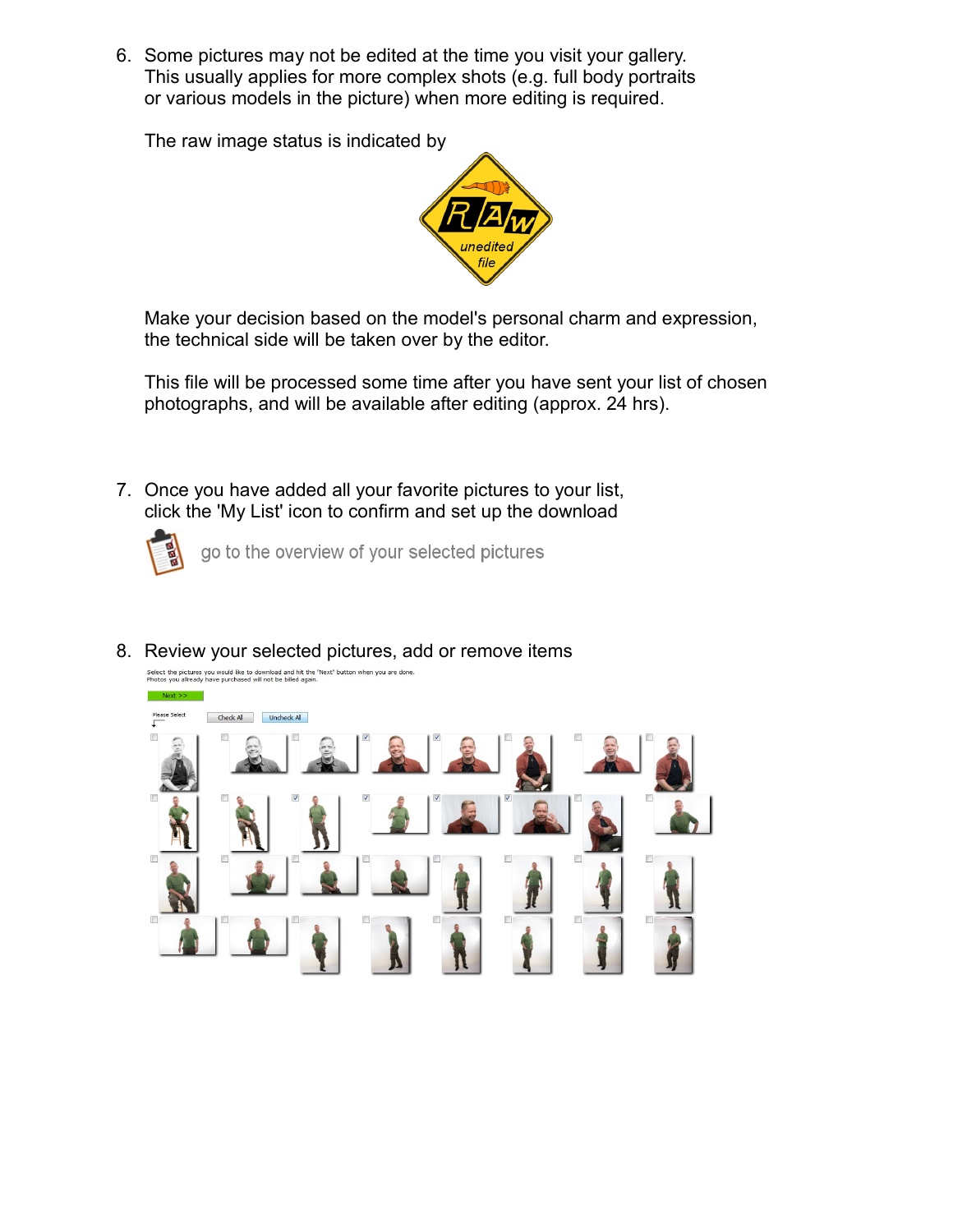9. The final total will be listed, and also the amount of pictures you will receive at a later time.

| 3 pictures are not edited yet. You will receive those files in the next 24 hours.                                                                              |   |
|----------------------------------------------------------------------------------------------------------------------------------------------------------------|---|
|                                                                                                                                                                |   |
| In addition, the photo shooting session will be charged as follows:                                                                                            |   |
| photo session, 1 hr:<br>\$60                                                                                                                                   |   |
| lighting setup:<br>\$40                                                                                                                                        |   |
| \$100                                                                                                                                                          |   |
| By pushing the "Submit now" button you accept to be billed the amount of \$175<br>by Go Visible Web Development & Photography.                                 |   |
| With the purchase you acquire a royalty-free license as described in section 1<br>of the terms & conditions below, on which you agree by submitting this page. |   |
|                                                                                                                                                                |   |
|                                                                                                                                                                |   |
|                                                                                                                                                                | ▲ |
| <b>Terms &amp; Conditions</b>                                                                                                                                  | 킈 |
| 1. Royalty-free license for photographs purchased and downloaded                                                                                               |   |
| in the photo store                                                                                                                                             |   |
| With the purchase of a photograph the customer acquires a<br>royalty-free license.                                                                             |   |
| The customer is entitled to use, reproduce or display the photograph an                                                                                        |   |
| unlimited number of times for personal or educational purposes or in<br>oction with the energtion of a huciness. but will not acquire                          |   |
|                                                                                                                                                                |   |
| Small O Medium C Large<br><b>Picture Size</b>                                                                                                                  |   |
| Your E-mail                                                                                                                                                    |   |
| Code Word of                                                                                                                                                   |   |

10.After submitting the form you will receive your download link by email. Pictures which need to be edited will follow on the next day.